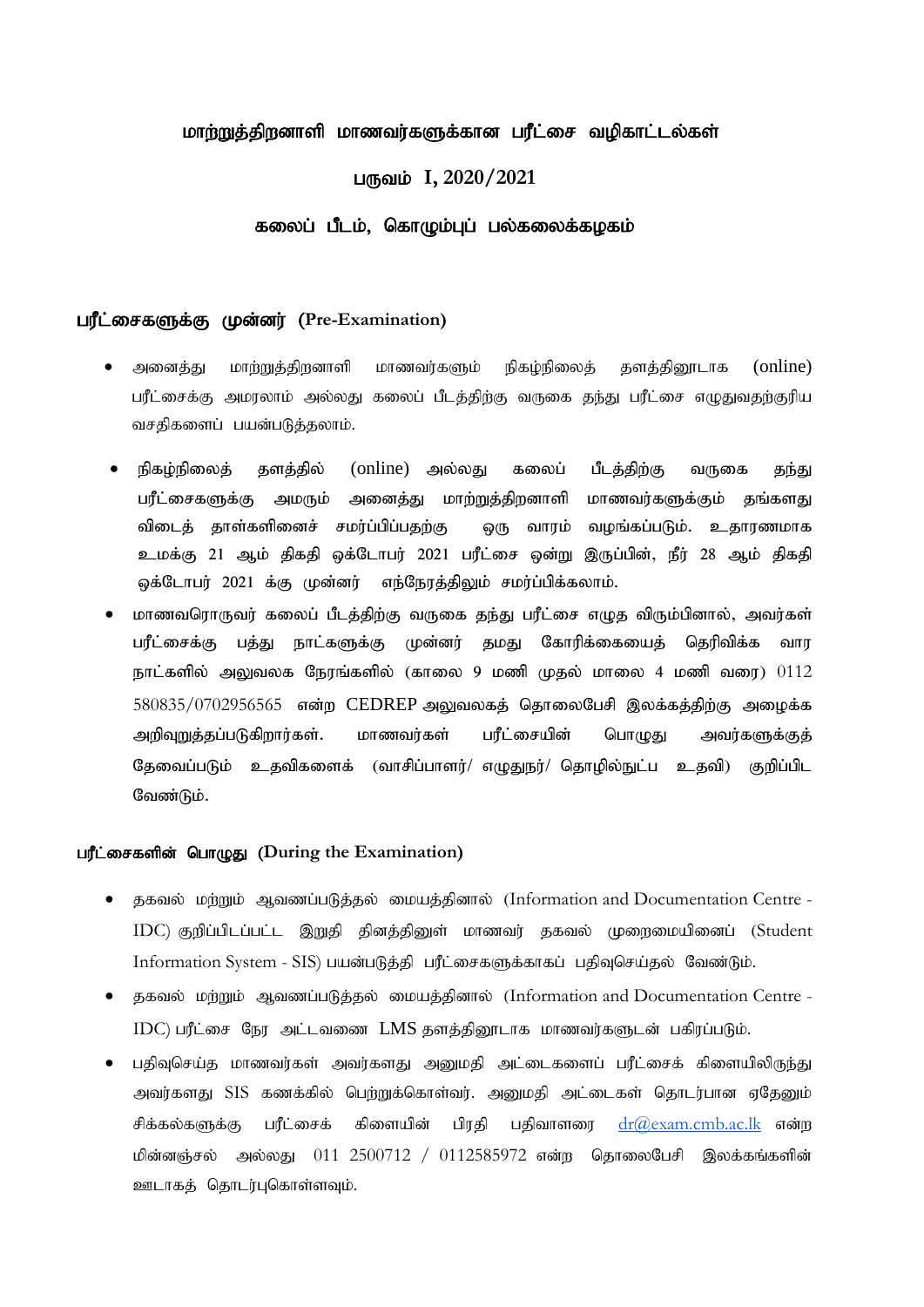- மாணவர்கள் தமது அனுமதி அட்டையை SIS இல் இருந்து பதிவிறக்கம் செய்து, அதனை மென் பிரதிகளாகவும் (soft copy), வன் பிரதிகளாகவும் (hard copy) சேமித்து வைத்திருக்கவும்.
- மாணவர்கள் பரீட்சை அட்டவணையில் வமங்கப்பட்டுள்ள கால ஒமுங்கிற்கேற்ப ஒவ்வொரு பாடத்திற்குமான பரீட்சை வினாத்தாள்களைப் பதிவிறக்கம் செய்ய முடியும்.
- கையெமுக்கு விடைக்காள்களுக்குப் (handwritting) பகிலாக கட்டச்சு (type) செய்ய விரும்பும் மாணவர்கள் அதற்கு அனுமதிப்படுகின்றனர்.
- மாணர்கள் தமது பதில்களை எழுதுவதற்கு பிரெயில் எழுத்துக் கருவியையோ (braille writer) ஸ்லோட்களையோ (slate) பயன்படுத்த வேண்டாம் என அறிவுறுத்தப்படுகின்றார்கள். அவர்கள் பரீட்சையில் எழுதுதல் மற்றும் வாசிப்பதற்கான உதவிகளைப் பெற்றுக்கொள்ள முடியும்.

## விடைத்தாள்களைச் சமர்ப்பித்தல் (Submitting the Answer Script)

் மாணவரொருவர் வீட்டிலிருந்து பரீட்சை எழுத விரும்பினால், அவர்கள் தமது விடைத் தாள்களினை கீழே கொடுக்கப்பட்டுள்ள பொருத்தமான மின்னஞ்சல் முகவரிக்கு தங்களது பாடநெறியின் குறியீடு மற்றும் சுட்டெண்ணினை மின்னஞ்சலின் தலைப்புப் பகுதியில்  $(subject section)$  குறிப்பிட்டு மின்னஞ்சல் செய்யலாம்.

| 1 ஆம் வருடம்  | exam1@arts.cmb.ac.lk  |
|---------------|-----------------------|
| 2 ஆம் வருடம்  | exam2@arts.comb.ac.lk |
| 3 ஆம் வருடம்  | exam3@arts.comb.ac.lk |
| வருடம்<br>ஆம் | exam4@arts.comb.ac.lk |

நீர் விடைத்தாள்களை மின்னஞ்சல் மூலமாக அனுப்பும் போது தகவல்களை தலைப்புப் பகுதியில் பின்வரும் ஒழுங்கு வரிசையில் உள்ளீடு செய்க. [பாடக் குறியீடு- Subject Code] [சுட்டெண்- Index No] [மேலதிக நேரம்- Extra Time].

உகாரணமாக: INR1111 A12345 Extra Time

- மாணவர்கள் தமது விடைத்தாளுடன் அனுமதி அட்டையின் பிரதி ஒன்றையும் கட்டாயம் பதிவேற்ற வேண்டும். பதிவேற்றம் செய்யப்பட்ட அனுமதி அட்டை, குறித்த பாடப்பிரிவுக்கு தொடர்புடைய ஒவ்வொரு கூண்டிலும் பரீட்சார்த்தியின் கையொப்பத்தைத் தெளிவாகக் கொண்டிருக்க வேண்டும்.
- அனைத்து மாற்றுத்திறனாளி மாணவர்களும் விடைத்தாளுடன், LMS இல் அவர்களுக்கு வழங்கப்பட்ட பிரகடனப் படிவம் (declaration form)/ பொதுவான முதல் பக்கத்தைப் பூர்த்தி செய்து சமர்ப்பிக்க வேண்டும்.